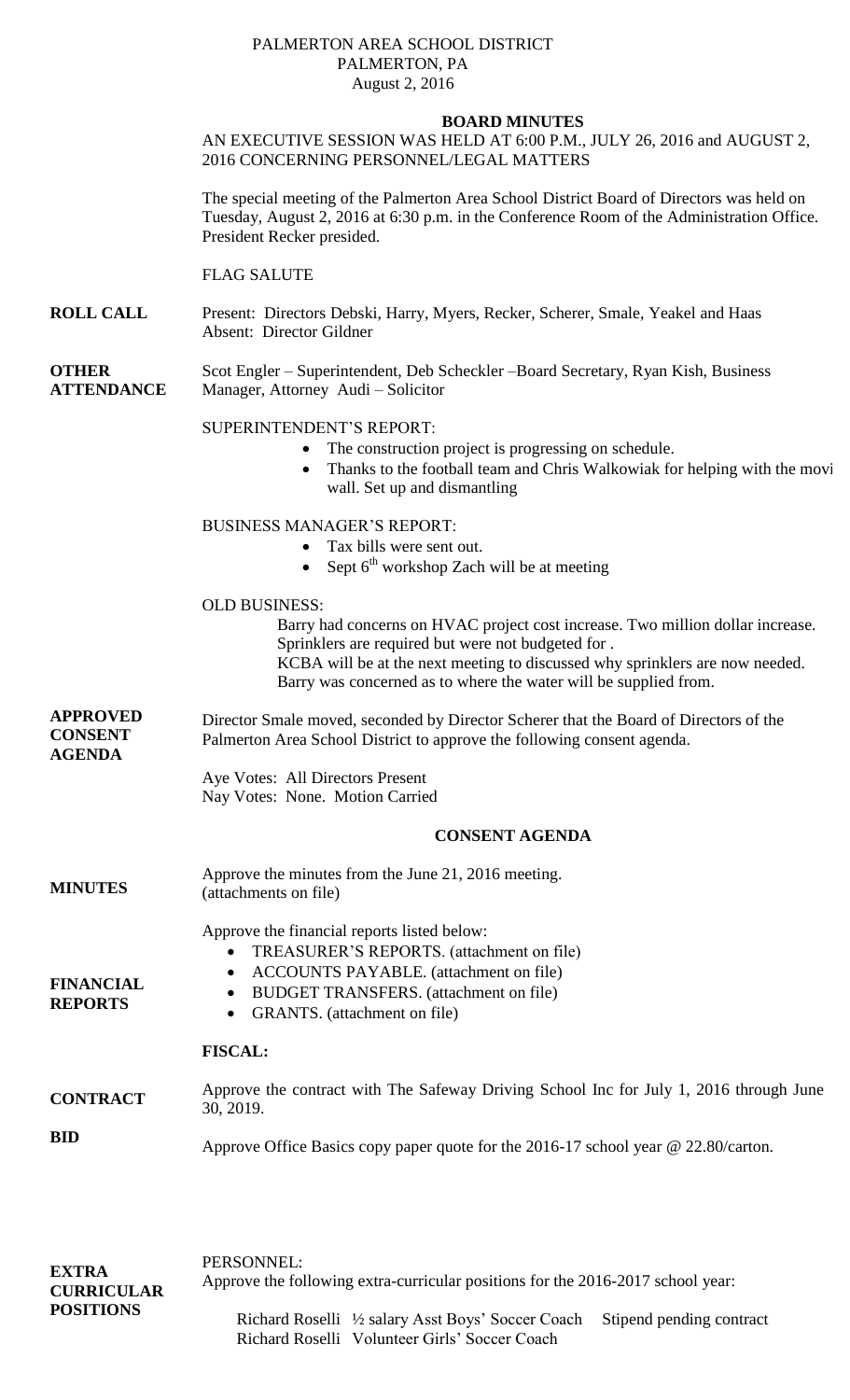|                                    | <b>Heather Long</b><br>Steph Buck                                   | Volunteer Field Hockey Coach<br><b>Volunteer Field Hockey Coach</b>   |                                            |
|------------------------------------|---------------------------------------------------------------------|-----------------------------------------------------------------------|--------------------------------------------|
|                                    | Mike Svetik<br><b>Head Baseball Coach</b>                           |                                                                       | Stipend pending contract negots.           |
|                                    | Mike Sander<br><b>Asst Baseball Coach</b>                           |                                                                       | Stipend pending contract negots.           |
|                                    | Justin Petersen                                                     | 1/2 salary Asst. Baseball Coach                                       | Stipend pending contract negots.           |
|                                    | <b>Ryan Martinez</b>                                                | 1/2 salary Asst. Baseball Coach                                       | Stipend pending contract negots.           |
|                                    | <b>Tyler Svetik</b>                                                 | <b>Volunteer Baseball Coach</b>                                       |                                            |
|                                    | Joseph Trimmel III                                                  | <b>Volunteer Baseball Coach</b>                                       |                                            |
|                                    | Marcia Heinick Volunteer Band Chaperone                             |                                                                       |                                            |
|                                    | Elise Binder                                                        | <b>Volunteer Band Chaperone</b>                                       |                                            |
|                                    | Krista Campbell Volunteer Band Chaperone                            |                                                                       |                                            |
|                                    | Amy Kline                                                           | <b>Volunteer Band Chaperone</b>                                       |                                            |
|                                    | Kelli Costenbader                                                   | <b>Volunteer Band Chaperone</b>                                       |                                            |
|                                    | Tom Hourt                                                           | <b>Volunteer Band Chaperone</b>                                       |                                            |
|                                    | Jodie Hourt<br>Marla Szena                                          | <b>Volunteer Band Chaperone</b>                                       |                                            |
|                                    |                                                                     | <b>Volunteer Band Chaperone</b>                                       |                                            |
|                                    | Gretchen Laviolette<br>Jamie Drake                                  | <b>Volunteer Band Chaperone</b>                                       |                                            |
|                                    | Anne Cronk                                                          | <b>Volunteer Band Chaperone</b><br><b>Volunteer Band Chaperone</b>    |                                            |
|                                    | John Cronk                                                          | <b>Volunteer Band Chaperone</b>                                       |                                            |
|                                    | Carly Heist                                                         | <b>Volunteer Band Chaperone</b>                                       |                                            |
|                                    | <b>Chrissy Rehatchek</b>                                            | <b>Volunteer Band Chaperone</b>                                       |                                            |
|                                    |                                                                     |                                                                       |                                            |
| <b>REMOVE</b>                      | Remove the following from the substitute list as per their request: |                                                                       |                                            |
| <b>SUBSTITUTE</b>                  | <b>Kacey Galasso</b>                                                | <b>Substitute Teacher</b>                                             |                                            |
|                                    |                                                                     |                                                                       |                                            |
| <b>ADVISOR</b><br><b>POSITIONS</b> | Approve the following positions for the 2016-2017 school year:      |                                                                       |                                            |
|                                    | Lyndsey Heinrich                                                    | Art Club Co-Advisor                                                   |                                            |
|                                    | Miranda Allen                                                       | Art Club Co-Advisor                                                   |                                            |
|                                    | <b>Robert Falkenstein</b>                                           | Avenger Advisor                                                       |                                            |
|                                    | <b>Thomas Heinick</b>                                               | <b>Band Advisor (Concert)</b>                                         |                                            |
|                                    | David Kellerman                                                     | <b>Chess Club Advisor</b>                                             |                                            |
|                                    | Natalie Madeira                                                     | Chorus Advisor                                                        |                                            |
|                                    | Craig Borland                                                       | Class of 2017 – Senior Class Advisor                                  |                                            |
|                                    | <b>Michael Gombert</b>                                              | Class of 2018 - Junior Class Advisor                                  |                                            |
|                                    | Jeana Baumgardt                                                     |                                                                       | Class of 2019 - Sophomore Class Co-Advisor |
|                                    | <b>Travis Fink</b>                                                  |                                                                       | Class of 2019 – Sophomore Class Co-Advisor |
|                                    | <b>Robert Falkenstein</b>                                           | Class of 2020 – Freshman Class Advisor                                |                                            |
|                                    | <b>Brent Harris</b>                                                 | Drama Club Advisor                                                    |                                            |
|                                    | David Kellerman                                                     | <b>Environmental Club Advisor</b>                                     |                                            |
|                                    | Jennifer Danzeisen                                                  | <b>FBLA Co-Advisor</b>                                                |                                            |
|                                    | Kerry Palumbo                                                       | <b>FBLA Co-Advisor</b>                                                |                                            |
|                                    | Michael Gombert<br>Jose Elvir                                       | <b>Gridiron Club Advisor</b><br>International Travelers' Club Advisor |                                            |
|                                    | Jeana Baumgardt                                                     | <b>LEO Club Co-Advisor</b>                                            |                                            |
|                                    | <b>Travis Fink</b>                                                  | LEO Club Co-Advisor                                                   |                                            |
|                                    | Whitney Kern                                                        | Library Book Club Advisor                                             |                                            |
|                                    | <b>Thomas Heinick</b>                                               | <b>Marching Band</b>                                                  |                                            |
|                                    | Jennifer Danzeisen                                                  | <b>Mock Trial Advisor</b>                                             |                                            |
|                                    | Alex Knoll                                                          | <b>National Honor Society Advisor</b>                                 |                                            |
|                                    | <b>Bonnie Tavella</b>                                               | <b>Oratory Advisor</b>                                                |                                            |
|                                    | Miranda Allen                                                       | <b>PAAC</b> Advisor                                                   |                                            |
|                                    | Alex Knoll                                                          | Scholastic Scrimmage Advisor                                          |                                            |
|                                    | David Kellerman                                                     | Souled Out Club Advisor                                               |                                            |
|                                    | <b>Brent Harris</b>                                                 | <b>Stage Maintenance Advisor</b>                                      |                                            |
|                                    | Christine DeLong                                                    | <b>Student Council Co-Advisor</b>                                     |                                            |
|                                    | <b>Briel Rhoades</b>                                                | <b>Student Council Co-Advisor</b>                                     |                                            |
|                                    | <b>Robert Falkenstein</b>                                           | Video Club Advisor                                                    |                                            |
|                                    | <b>Robert Falkenstein</b>                                           | <b>Yearbook Advisor</b>                                               |                                            |
|                                    | Brianna Carroll                                                     | National Junior Honor Society Advisor                                 |                                            |
|                                    | Natalie Madeira                                                     | Junior High Chorus Advisor                                            |                                            |
|                                    | Kevin Kolodziejski                                                  | Yearbook/Newspaper Advisor                                            |                                            |
|                                    | <b>Kathy Englert</b>                                                | <b>Student Council Co-Advisor</b>                                     |                                            |
|                                    | Chris Kerry                                                         | <b>Student Council Co-Advsor</b>                                      |                                            |
|                                    | Patti Jo Boyd                                                       | <b>ACE Advisor</b>                                                    |                                            |
|                                    |                                                                     |                                                                       |                                            |

Approve the following mentors: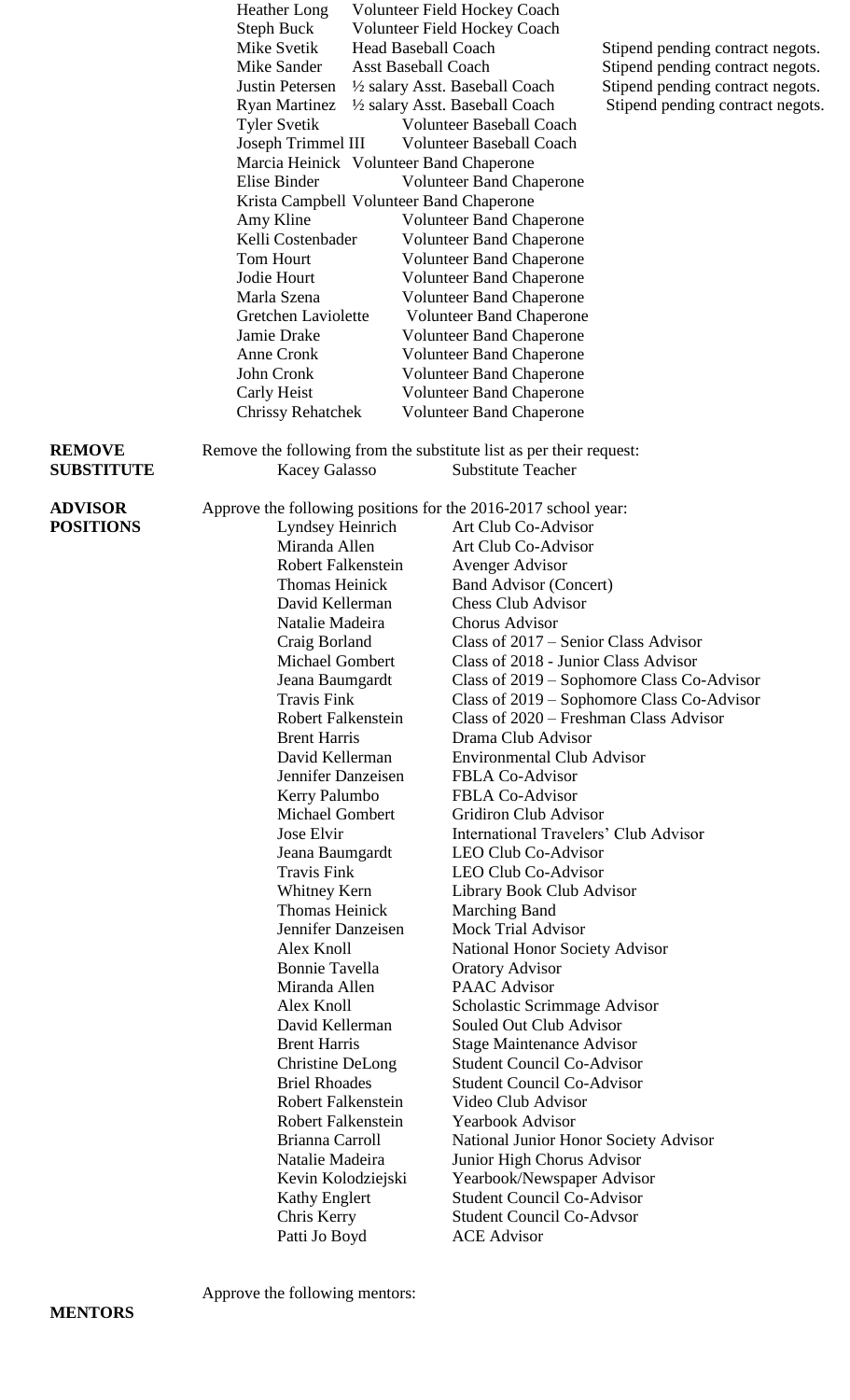|                                                             | • Amy Negley for Kayla Creed for the 2016-2017 school year.                                                                                                                                                                                                                                                                                 |  |  |  |
|-------------------------------------------------------------|---------------------------------------------------------------------------------------------------------------------------------------------------------------------------------------------------------------------------------------------------------------------------------------------------------------------------------------------|--|--|--|
| <b>RESIGNATION</b>                                          | Meghan Barclay for Shana O'Gurek for the 2016-2017 school year.<br>Dave Kellerman for Justin Petersen for the 2016-2017 school year.                                                                                                                                                                                                        |  |  |  |
| <b>TUITION RE-</b><br><b>IMBURSEMENTS</b>                   | Accept the resignation of Diane Andrews from a part-time cashier-cafeteria position,<br>effectively immediately.                                                                                                                                                                                                                            |  |  |  |
|                                                             | Approve the attached tuition reimbursement                                                                                                                                                                                                                                                                                                  |  |  |  |
| <b>AGREEMENT</b>                                            | <b>OTHER:</b><br>Approve the Discovery Streaming Agreement with CLIU 21 for the 2016-2017 school year.<br>Accept the status that student #14173 and student #16113 have completed the graduation<br>requirements set forth by the Pennsylvania Department of Education and the Board of<br>Education of the Palmerton Area School District. |  |  |  |
| <b>HANDBOOKS</b><br><b>ATHLETIC</b><br><b>TICKET PRICES</b> | Accept the following handbooks.<br>Palmerton Area Junior High School 2016-2017 Handbooks<br>Palmerton Area High School 2016-2017 Handbooks<br>Towamensing 2016-2017 Elementary Student/Parent Handbook<br>Parkside Education Center 2016-2017 Parent/Student Handbook<br>SS Palmer Elementary School 2016-2017 Parent/Student Handbook      |  |  |  |

Approve the 2016-17 Athletic Ticket Prices & Season Pass Prices as listed on the attached schedule (attachment on file)

### **End of Consent Agenda**

#### PERSONNEL:

**RESIGNATION** Director Myers moved, seconded by Director Smale for the Board of Directors of the Palmerton Area School District to accept the resignation of Maureen Porter, effective June 17, 2016

> Aye Votes: All Directors Present Nay Votes: None. Motion Carried

## **APPROVE**

**ACCEPT**

**SCHOOL NURSE**

Director Smale moved, seconded by Director Scherer for the Board of Directors of the Palmerton Area School District to approve Laura Cebrosky Thomas as a School Nurse, effective August 29, 2016 at Bachelor's Step 1, prorated salary pending contract negotiations.

Aye Votes: All Directors Present Nay Votes: None. Motion Carried

INFORMATION ITEMS: (attachments on file)

- LCCC Board Minutes, June 2, 2016
	- LCCC President's Desk, July 2016

**PUBLIC PARTICIPATION**

Board Summary

# PUBLIC PARTICIPATION

Tammy Recker

- Spoke for the Board. Met on July  $26<sup>th</sup>$  to hear what was going on to hear from the superintendent.
- Mrs. Husar was not on leave, not on an improvement plan and not terminate
- The Board had never seen Mrs. Husar's evaluation.
- The Board is aware that there in an issue in March.
- A mediator was brought in to evaluate the situation.